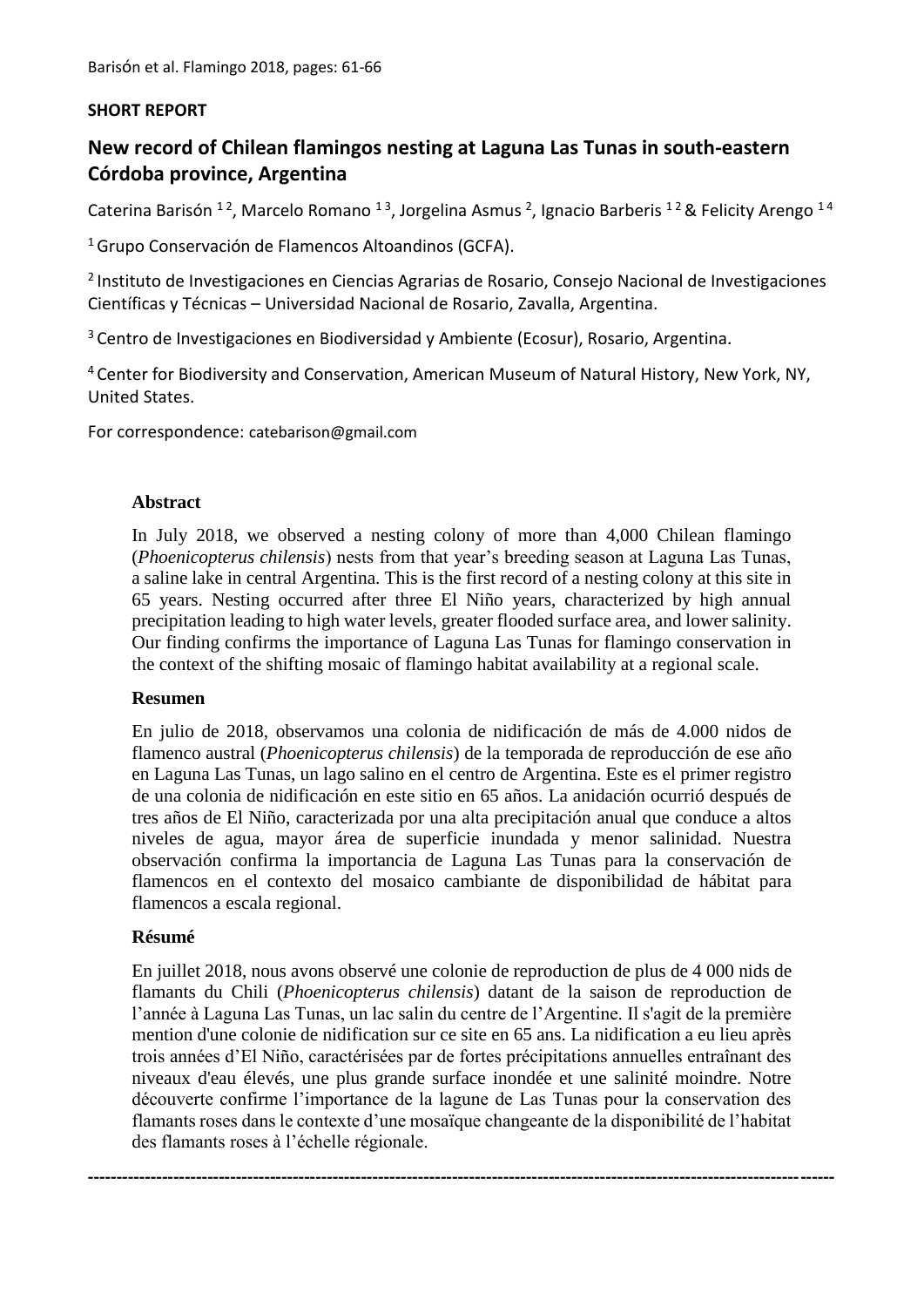# **Introduction**

The western Pampas region of Argentina, extending across south eastern Córdoba province and southwestern Santa Fe province, is a large plain dotted with numerous brackish wetlands that are high biodiversity areas immersed within an agricultural matrix (Bilenca & Miñarro 2004, Romano & Brandolin 2017). Many of these wetlands are known for their high bird abundance and diversity, and for their importance for Andean (*Phoenicoparrus andinus*) and Chilean flamingo conservation (Di Giacomo 2005, Romano et al. 2008, 2009, Brandolin et al. 2011, Romano & Brandolin 2017). There are wide variations in habitat and landscape conditions among these wetlands (Romano et al. 2008, Brandolin & Blendinger 2016), and some of them are affected by artificial drainage channels (Brandolin et al. 2013). There are also large annual variations in the water level due to the effects of the El Niño Southern Oscillation (ENSO) (Romano et al. 2005, 2009).

Laguna Las Tunas, located in south eastern Córdoba province (33° 43'S, 62° 32'W, 112 m a.s.l., Figure 1), is a large saline, shallow wetland surrounded by saltmarshes and shrublands that supports a high bird diversity and is a wintering site for flamingos (Fundación Vida Silvestre 1992, Romano et al. 2008, 2009, 2011, Brandolin & Ávalos 2010, Bilenca & Miñarro 2004, Brandolin et al. 2016a, b). Chilean flamingos are common and have been recorded throughout the year at this lowland wetland, whereas Andean flamingos are rarely recorded (Fundación Vida Silvestre 1992, Romano et al. 2008, 2009, 2011, Brandolin & Ávalos 2010). At present, Laguna Las Tunas forms part of the Pampa de las Lagunas wetland complex, which is within the Network of Wetlands of Importance for Flamingo Conservation (Marconi & Sureda 2008) and is a private protected area (Reserva Natural Las Tunas; Crespo Guerrero & Peyroti 2016).



*Figure 1: Location of Laguna Las Tunas in central Argentina in the southeast of Córdoba province.*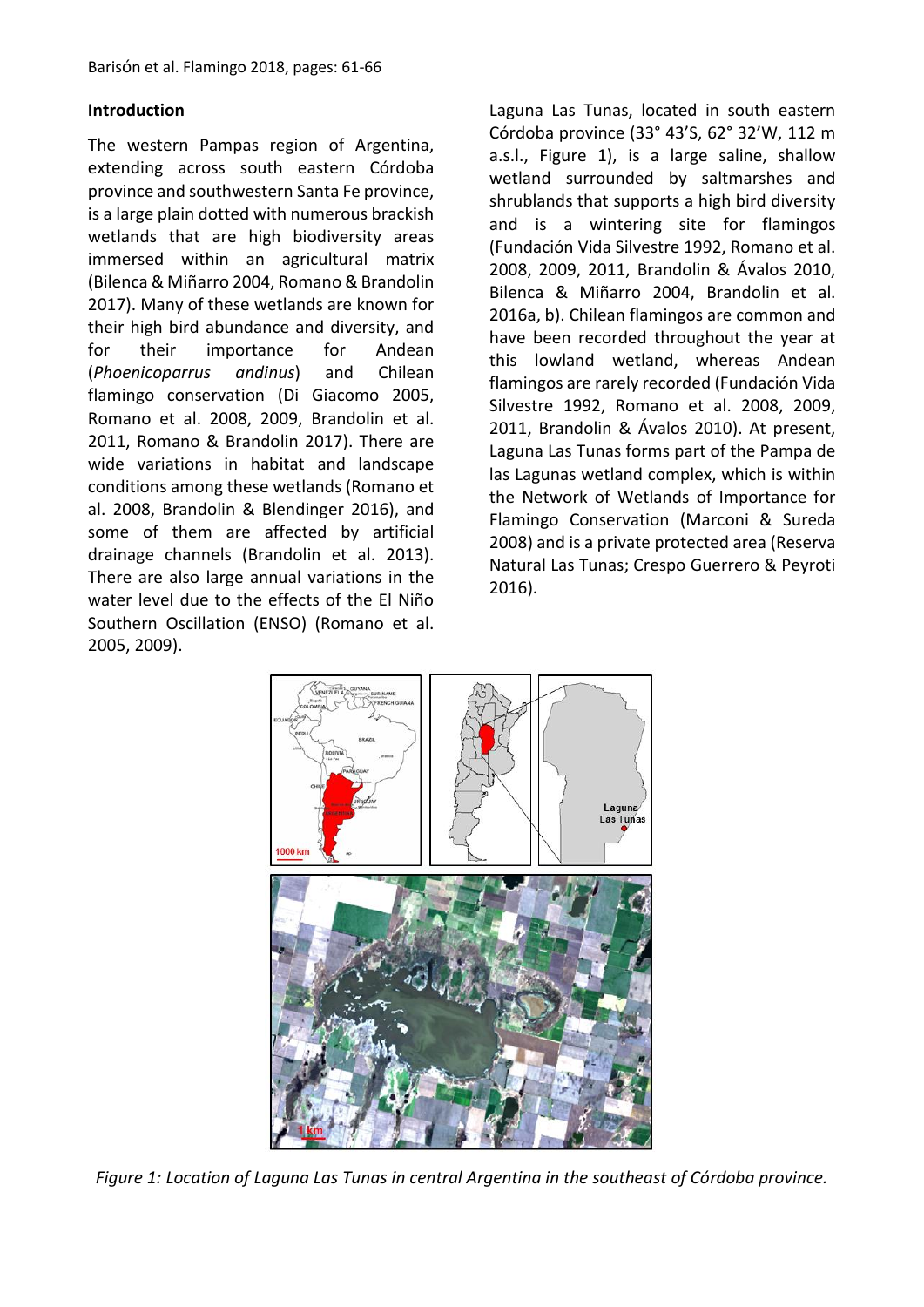#### **Evaluation**

In July 2018, we visited Laguna Las Tunas during a systematic winter survey for flamingos carried out at the Pampa de Las Lagunas wetland complex by the *Grupo de Conservación Flamencos Altoandinos-GCFA* (High Andes Flamingo Conservation Group), and recorded 3,251 Chilean flamingos and 20 waterbird species, including ducks, coots, grebes, swans, and herons, among others. Given the large size of the wetland, we counted from four observation points. At the farthest point to the west, we observed a

large group of juvenile Chilean flamingos and many shapes that resembled flamingo nests on islands in the distance. We approached the islets with kayaks and confirmed the presence of Chilean flamingo nests from the previous breeding season (February-March 2018). In three islets we counted more than 4,000 nests (Figure 2). Nearby we observed groups of juvenile flamingos that were not disturbed by our presence (Figure 3). In a previous visit during the summer (March 2018), we had estimated 8,000 Chilean flamingo adults at this site (M. Romano, pers. obs.).



*Figure 2: Panoramic views of nesting colony in one of the islets at Laguna Las Tunas (Córdoba province, Argentina).*



*Figure 3: Juvenile Chilean flamingos near the nesting colony in one of the islets at Laguna Las Tunas (Córdoba province, Argentina).*

We interviewed the owners of the land where Laguna Las Tunas is located, who told us there

were no records of flamingo nesting at the site for the past 65 years. The owners did recall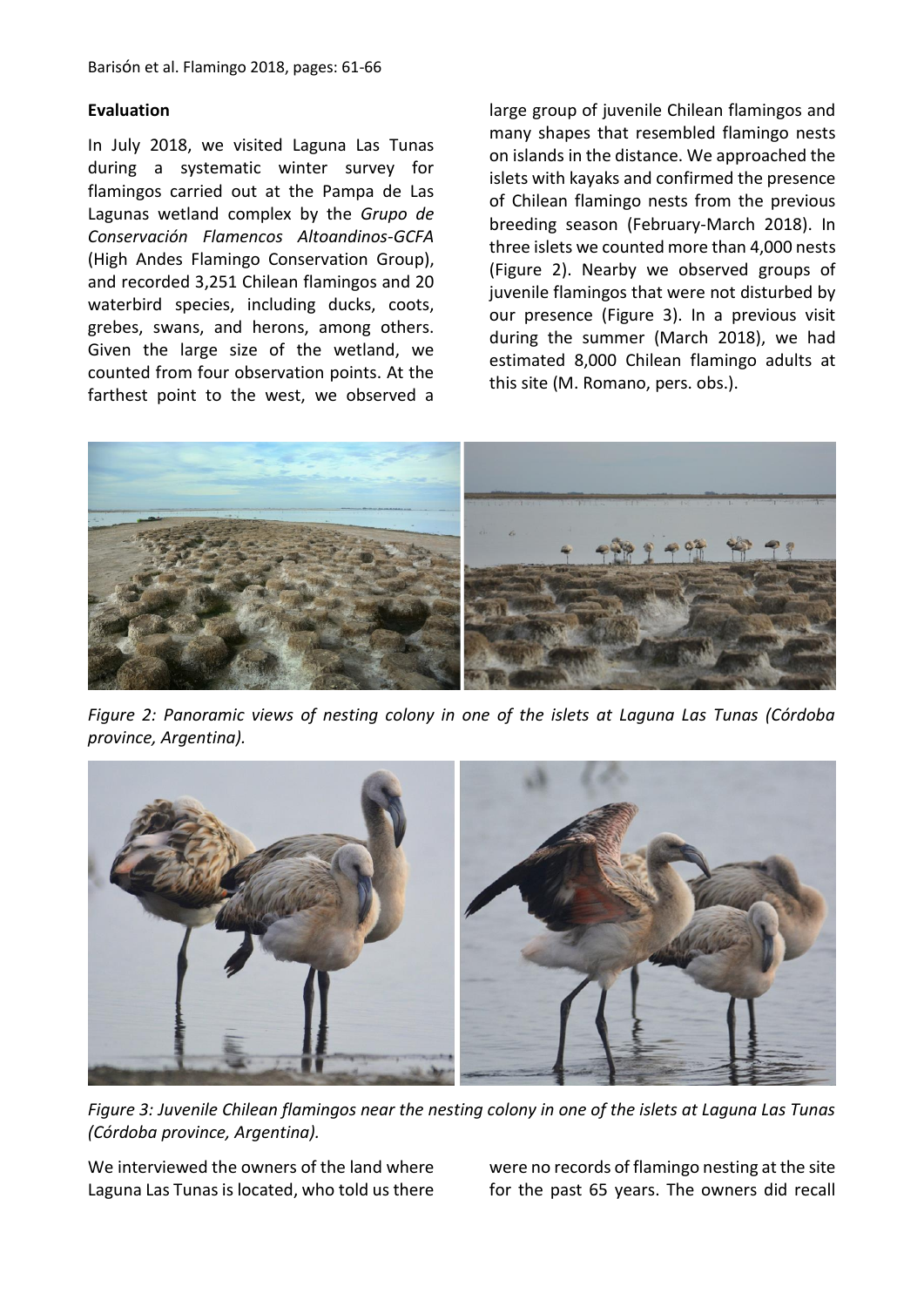observing flamingo nests when they were young, in the 1950s. Several factors determine the establishment of flamingo nesting colonies, including availability of food resources; appropriate water levels that create islets that allow the nests to be isolated from terrestrial predators; low human disturbance; as well as the number of individuals. Flamingos breed opportunistically in response to local favourable conditions (McCulloch et al. 2003, Childress et al. 2004, Amat et al. 2005, Johnson & Cézilly 2007), and it appears that conditions were met last summer at Laguna Las Tunas.

Our finding confirms that Laguna Las Tunas is important for flamingo conservation in the context of the shifting mosaic of flamingo habitat availability at a regional scale. The Pampa de las Lagunas wetland complex had been affected by El Niño events for three consecutive years (2016-2018), characterized by high annual precipitation leading to high water levels and greater flooded surface area, and lower salinity.

In contrast to other sites where flamingo abundance has been reduced (Romano et al. 2017), flamingo abundance at Laguna Las Tunas was higher during the last three winters compared to previous years (Table 1). These differences in flamingo abundance between lakes of the Pampa de las Lagunas wetland complex could be associated with the reduction in water salinity which changed Lagunas Las Tunas from a saline to a brackish lake and may have generated better conditions to sustain a greater abundance of individuals. Additionally, the change in weather affected the configuration of the landscape, with the appearance of isolated islands that could be used as nesting sites. The availability of mudflats and reduced salinity was also found to positively influence flamingo nesting in Mar Chiquita, a large wetland in central Córdoba province (Bucher et al. 2000)

| Table 1: Abundance of Chilean Flamingos recorded at Lagunas Las Tunas from 2009 to 2018. |  |
|------------------------------------------------------------------------------------------|--|
|------------------------------------------------------------------------------------------|--|

| Winter | <b>Abundance</b> | Winter | <b>Abundance</b> |
|--------|------------------|--------|------------------|
| 2009   | 1                | 2014   | 256              |
| 2010   | 313              | 2015   | 432              |
| 2011   | 611              | 2016   | 4000             |
| 2012   | 45               | 2017   | 7500             |
| 2013   | 1261             | 2018   | 3251             |

## **Conclusions**

A wide range of animal populations respond to seasonal variations in habitat and large‐ scale climatic fluctuations such as those linked to the ENSO, NAO (North Atlantic Oscillation), and PDO (Pacific Decadal Oscillation) (Schmidt et al. 2014), including flamingos (Bechet & Johnson 2007). Flamingos move from one wetland to another and use the different available sites in an alternative and complementary way in response to habitat fluctuations (Romano et al. 2009). The importance of conserving a network of wetlands becomes especially important in the context of global climate change which will induce variations in the occurrence, structure, pattern, process, and function of wetlands (Junk et al. 2013). Persistence of flamingo populations in the western Pampas of Argentina will depend on ensuring a spatially and temporally dynamic wetland complex that provides the necessary resources for flamingos throughout their life cycle.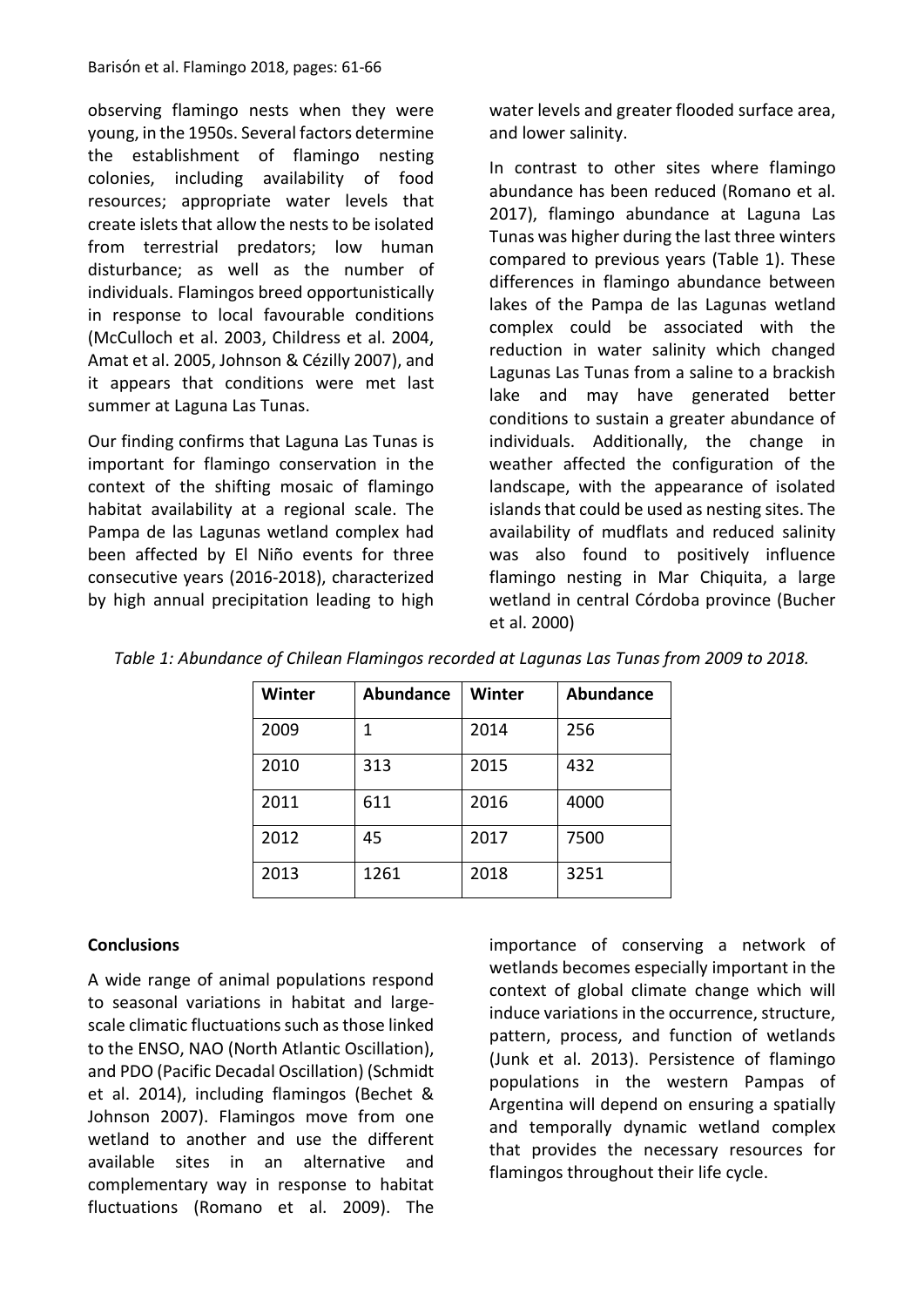# **Acknowledgements**

We greatly appreciate the financial support of the Woodland Park Zoo for carrying out this field work. We thank Federico, Patricia and Eduardo Philpott for allowing access to their land and for their hospitality.

# **References**

Amat, J.A., Rendón, M.A., Rendón-Martos, M., Garrido, A. & Ramírez, J.M. (2005). Ranging behaviour of greater flamingos during the breeding and post-breeding periods: Linking connectivity to biological processes. *Biological Conservation*, 125, 183- 192.

Battauz, Y.S., José de Paggi, S., Paggi, J.C., Romano, M. & Barberis, I.M. (2013). Zooplankton characterisation of Pampean saline shallow lakes, habitat of the Andean flamingoes. *Journal of Limnology*, 72, 531- 542.

Bechet, A., & Johnson, A.R. (2008). Anthropogenic and environmental determinants of Greater Flamingo *Phoenicopterus roseus* breeding numbers and productivity in the Camargue (Rhone delta, southern France). *Ibis*, *150*, 69-79.

Bilenca, D.N. & Miñarro, F. (2004). Identificación de Áreas Valiosas de Pastizal en las Pampas y Campos de Argentina, Uruguay y sur de Brasil. Buenos Aires, Fundación Vida Silvestre Argentina.

Brandolin, P.G. & Ávalos, M.Á. (2010). Nuevos registros estivales de Flamenco Andino *Phoenicoparrus andinus* para la llanura central de Argentina, Provincia de Córdoba. *Cotinga*, 32, 5-7.

Brandolin, P.G., Ávalos, M.Á. & Martori, R. (2011). Waterbirds from wetlands of the southeast of the Córdoba Province, Argentina. *Check List*, 7, 537-541.

Brandolin, P.G., Ávalos, M.Á. & de Angelo, C. (2013). The impact of flood control on the loss of wetlands in Argentina. *Aquatic* 

*Conservation: Marine and Freshwater Ecosystems*, 23, 291-300.

Brandolin, P.G. &Blendinger, P.G. (2016). Effect of habitat and landscape structure on waterbird abundance in wetlands of central Argentina. *Wetlands Ecology and Management*, 24, 93-105.

Brandolin, P.G., Blendinger, P.G. & Cantero, J.J. (2016a). From relict saline wetlands to new ecosystems: changes in bird assemblages. *Ardeola*, 63,329-348.

Brandolin, P.G., Ramírez, R., Márquez, J., Blendinger, P.G. & Cantero, J.J. (2016b). Birds of a wildlife reserve in the South American Pampa (Córdoba, Argentina). *CheckList*, 12, 2025.

Bucher, E.H., Echevarria, A.L., Juri, M.D., & Chani, J.M. (2000). Long-term survey of Chilean flamingo breeding colonies on Mar Chiquita Lake, Córdoba, Argentina. *Waterbirds*, 114-118.

Childress, B., Harper, D., Hughes, B., Van den Bossche, W., Berthold, P. & Querner, U. (2004). Satellite tracking Lesser Flamingo movements in the Rift Valley, East Africa: pilot study report. *Ostrich - Journal of African Ornithology*, 75, 57-65.

Crespo Guerrero, J.M. & Peyroti, G.F. (2016). Las áreas naturales protegidas de Córdoba (Argentina): desarrollo normativo y ausencia de gestión territorial. *Cuadernos Geográficos*, 55, 33-58.

Di Giacomo, A.S. (2005). *Áreas importantes para la conservación de las aves en la Argentina*. Aves Argentinas/Asociación Ornitológica del Plata.

Fundación Vida Silvestre (1992). Refugios de vida silvestre en la provincia de Córdoba. *Revista de la Fundación Vida Silvestre Argentina*, 29, 26-29.

Johnson, A. & Cézilly, F. (2007). *The Greater Flamingo*. A&C Black Publishers.